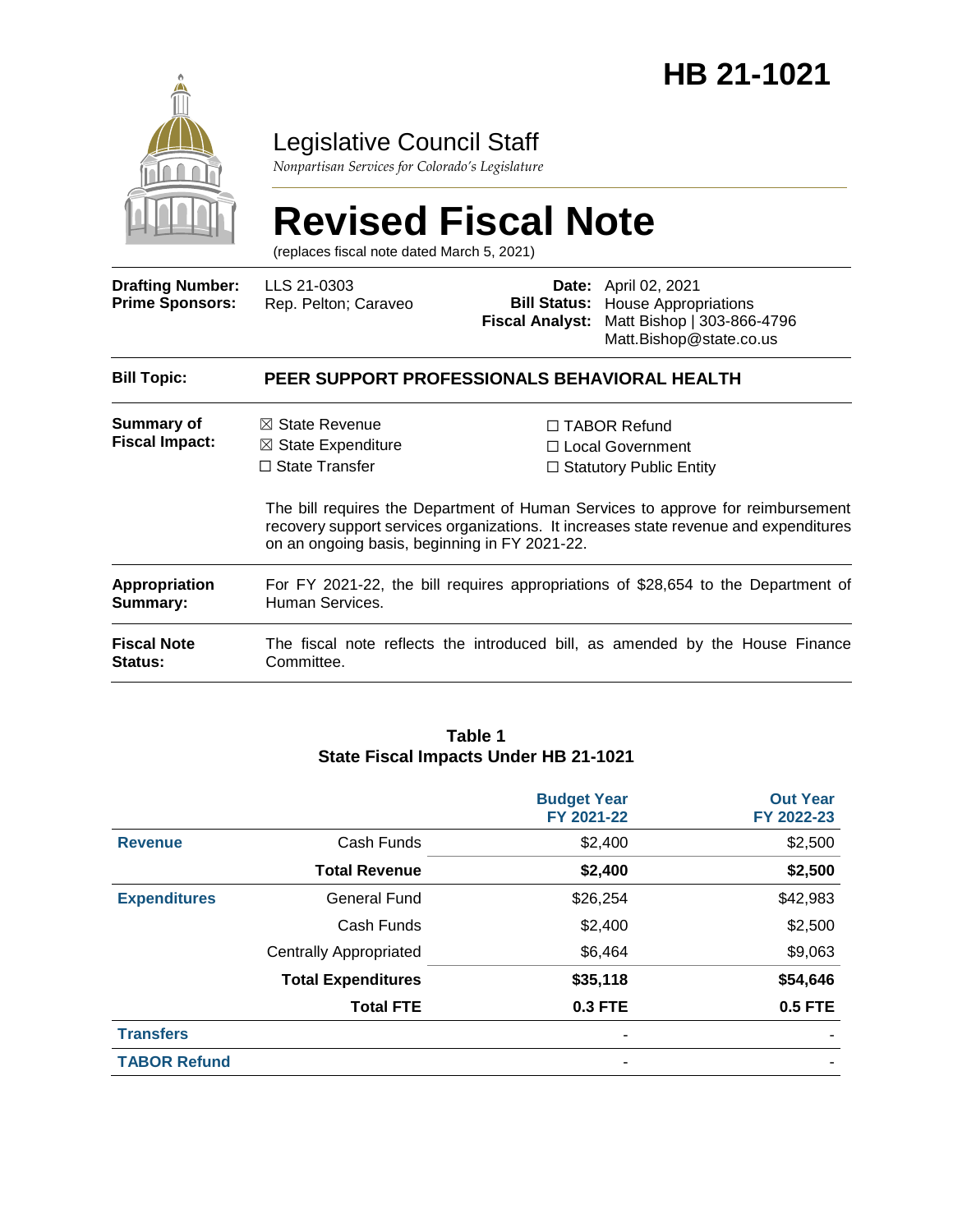## **Summary of Legislation**

The bill requires the Department of Human Services (DHS) to develop a procedure to approve recovery support services organizations that meet certain qualifications, including those established by rule by DHS in collaboration with the Department of Health Care Policy and Financing (HCPF). The bill specifies that peer support professional services provided through an approved recovery support services organization can to be covered under Medicaid.

The bill creates the Peer Support Workforce Cash Fund that contains revenue from fees paid by recovery support services organizations that apply for approval, as well as from gifts, grants, and donations.

Under the bill, contracts entered into between DHS' Office of Behavioral Health and designated managed service organizations must include terms and conditions outlining the expectations for organizations to invest in the state's recovery services infrastructure.

#### **State Revenue**

The bill increases state cash fund revenue from fees by approximately \$2,500 per year beginning in FY 2021-22. This revenue is from fees on recovery support service organizations applying to DHS for approval. Fee revenue is subject to TABOR. The bill also potentially increases state revenue from gifts, grants, or donations; however, no sources have been identified at this time. Gifts, grants, and donations are exempt from TABOR revenue limits.

**Fee impact on recovery support service organizations.** Colorado law requires legislative service agency review of measures which create or increase any fee collected by a state agency. These fee amounts are estimates only, actual fees will be set administratively by DHS based on cash fund balance, estimated program costs, and the estimated number of organizations subject to the fee. The table below identifies the fee impact of this bill.

| <b>Fiscal Year</b> | <b>Type of</b><br><b>Fee</b> | <b>Proposed</b><br><b>Fee</b> | <b>Number</b><br><b>Affected</b> | <b>Total Fee</b><br><b>Impact</b> |
|--------------------|------------------------------|-------------------------------|----------------------------------|-----------------------------------|
| FY 2021-22         | <b>Application Fee</b>       | \$200                         | 12                               | \$2,400                           |
| FY 2022-23         | <b>Application Fee</b>       | \$200                         | 13                               | \$2,600                           |

#### **Table 2 Fee Impact on Recovery Support Service Organizations**

The fiscal note assumes that 25 organizations will apply for DHS approval. Based on similar regulatory programs, the fee is estimated at \$200 for two years of eligibility.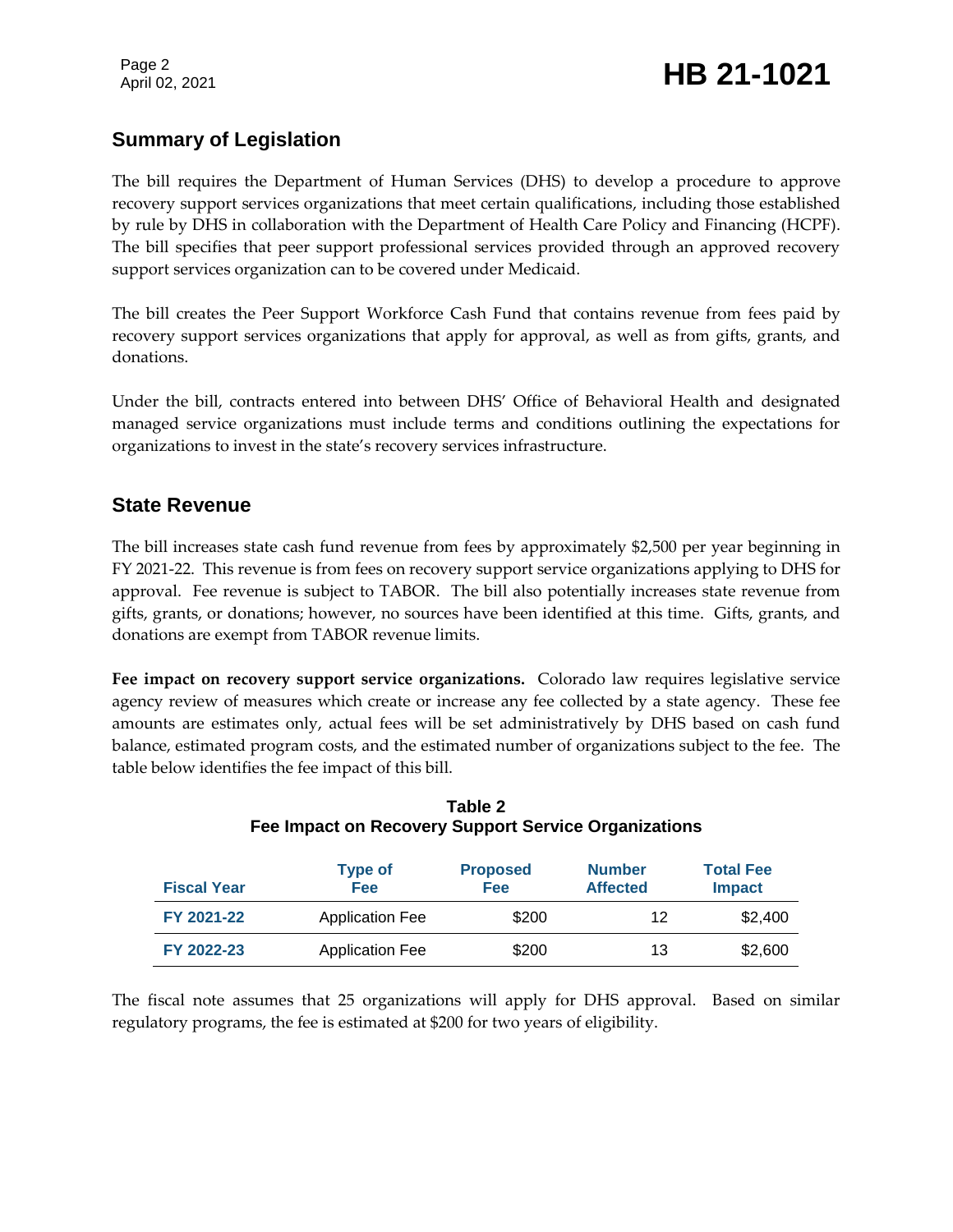## **State Expenditures**

The bill increases expenditures by \$35,118 in FY 2021-22 and 0.3 FTE and \$54,646 in FY 2022-23 and 0.5 FTE. These costs, primarily in DHS' Office of Behavioral Health, are paid with General Fund and the Peer Support Workforce Cash Fund, and are summarized in Table 3 and described below.

#### **Table 3 Expenditures Under HB 21-1021**

|                                           |                   | FY 2021-22     | FY 2022-23 |
|-------------------------------------------|-------------------|----------------|------------|
| <b>Department of Human Services</b>       |                   |                |            |
| <b>Personal Services</b>                  |                   | \$22,454       | \$44,908   |
| <b>Operating Expenses</b>                 |                   |                | \$675      |
| <b>Capital Outlay Costs</b>               |                   | \$6,200        |            |
| Centrally Appropriated Costs <sup>1</sup> |                   | \$6,464        | \$9,063    |
|                                           | <b>Total Cost</b> | \$35,118       | \$54,646   |
|                                           | <b>Total FTE</b>  | <b>0.3 FTE</b> | $0.5$ FTE  |

<sup>1</sup> *Centrally appropriated costs are not included in the bill's appropriation.*

**Department of Human Services.** DHS requires 0.3 FTE in FY 2021-22 and 0.5 FTE in FY 2022-23 and subsequent years. These expenditures represent 0.5 FTE program manager to manage rulemaking, evaluate applications, respond to inquiries, and perform site visits of programs. Staffing in FY 2021-22 is prorated for a January 1 start date.

**Department of Health Care Policy and Financing.** Some of these organizations may be eligible for Medicaid reimbursement under current law. To the extent that organizations that are not currently receiving Medicaid reimbursements for peer support services become eligible after approval by DHS, the bill will increase Medicaid expenditures, with costs paid using General Fund, Healthcare Affordability and Sustainability Cash Fund, and federal funds, depending on a client's Medicaid eligibility. This potential increase has not been estimated.

**Department of Law.** The bill requires rulemaking by DHS and HCPF, which is supported by the Department of Law. Such rulemaking can be accommodated within existing appropriations.

**Centrally appropriated costs.** Pursuant to a Joint Budget Committee policy, certain costs associated with this bill are addressed through the annual budget process and centrally appropriated in the Long Bill or supplemental appropriations bills, rather than in this bill. These costs, which include employee insurance and supplemental employee retirement payments, are estimated to be \$6,464 in FY 2021-22 and \$9,063 in FY 2022-23.

**TABOR refunds.** The bill increases state revenue subject to TABOR. For FY 2022-23, the March 2021 LCS forecast projects revenue to fall short of the TABOR limit by \$28.6 million, or 0.2 percent of the limit. If actual revenue exceeds the limit, the bill will increase the amount required to be refunded to taxpayers from the General Fund in FY 2023-24.